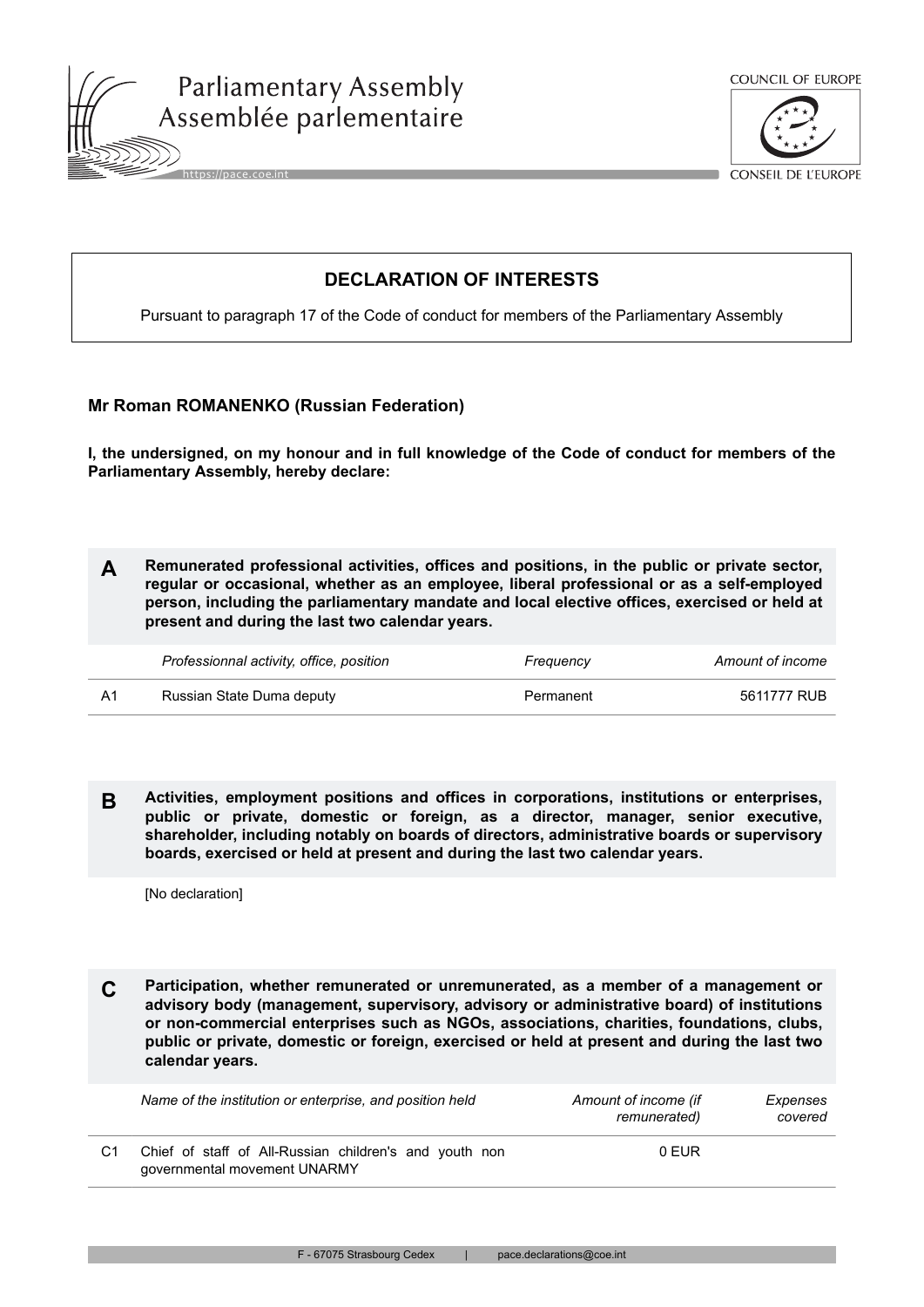**D Occasional activities, mandates, missions and positions, whether remunerated or unremunerated, as consultant, advisor, expert, lobbyist, lecturer, etc. performed at present and during the last two calendar years, including abroad.**

|    | Activity, mandate, mission, position                                         | Start date | End date                 | Amount of income (if<br>remunerated) |
|----|------------------------------------------------------------------------------|------------|--------------------------|--------------------------------------|
| D1 | Member of the Russian State Duma delegation in $-$<br>Parliamentary Assembly |            | $\overline{\phantom{0}}$ | 0 FUR                                |

## **E Membership of friendship groups or interparliamentary relations groups.**

[No declaration]

**F Support, whether financial or in terms of staff or material, donations, including sponsorships and money gifts granted by third parties (additional to that provided by the national parliament and the national political party), accepted during the previous calendar year.**

[No declaration]

**G Gifts, of a value in excess of 200 €, and other benefits and hospitality (such as meals, travel, transportation, accommodation, sporting or cultural events, etc.), offered by a legal or natural person, including when they are bestowed abroad, accepted during the previous calendar year.**

[No declaration]

**H Trips and visits abroad and sponsored travels, where the travel, accommodation or subsistence expenses were covered in full or in part by a third party, whether a legal or natural person (other than your national parliament, your national government, or the Parliamentary Assembly), either by public or private funds, during the previous calendar year.**

[No declaration]

**I Miscellaneous – any other relevant interests which do not fall into the other categories mentioned which might influence the performance of my duties in the Parliamentary Assembly, in particular as rapporteur or member of an election observation mission.**

[No declaration]